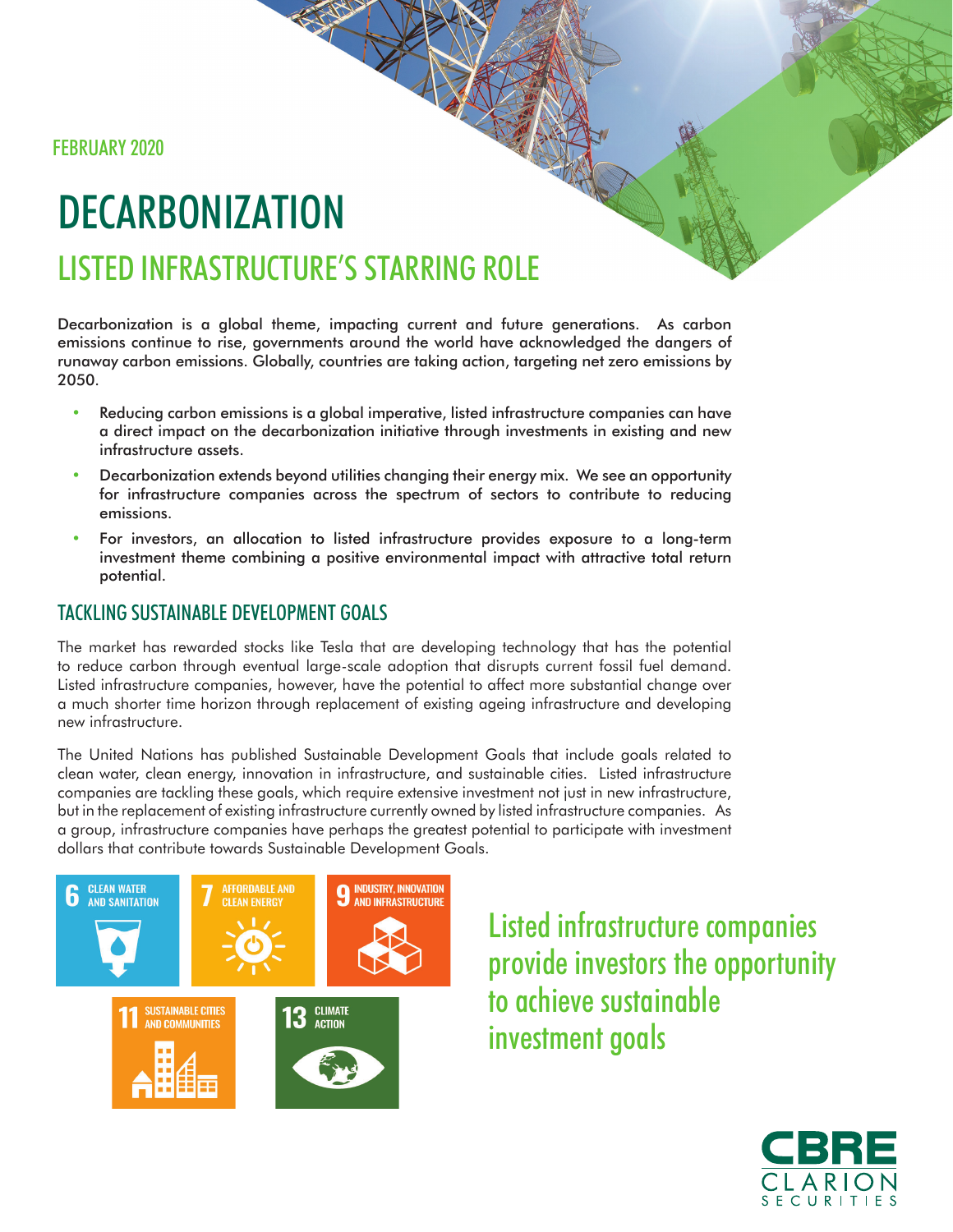### BROAD-BASED SUPPORT AND IMPROVED ECONOMICS REDUCES INVESTMENT RISK

Power generation accounts for more than 70% of global carbon emissions. Most power generation carbon emissions are from power plants that burn coal. Some of the biggest publicly-traded utilities are taking the lead in transitioning the power generation stack away from fossil fuels and into renewable sources, with natural gas as a logical transition fuel, given its lower carbon emissions than coal.

Low interest rates and technology improvements have made renewables competitive with other power generation sources. This is increasing without subsidies and despite massive declines in prices of natural gas and coal. The cost per megawatt hour of renewable power has kept pace with fossil fuel price declines. Big data, artificial intelligence, and renewable policies have spurred investment and driven disruptive changes. Also, politicians, regulators, and society at large want to see investment in renewables. Improvements in economics and clear visibility on returns from a supportive society have reduced the risk to renewable energy infrastructure investment.

#### UTILITIES ARE AT THE CENTER OF THE DECARBONIZATION INITIATIVE

Given the direct impact, utilities can have the most significant impact on reducing carbon emissions in the listed infrastructure universe. For example, Enel is one of the world's largest utilities with activities in Europe, the U.S., and Latin America. Starting in 2015, Enel intensified its focus on sustainability by directing capital towards developing renewables. Enel is now the world's largest player in renewables with 46GW of installed capacity across the technologies of solar, onshore wind, and hydro. This fleet produced 100TWh of renewable electricity in 2019, enough to supply the needs of 35 million homes.

Enel continues to be ambitious with its decarbonization targets. Enel reduced its coal-fired Electricity generation by 2050 power production by 57% since 2012 and will reduce it by a further 74% by 2022 via coal plant closures already announced on its way towards virtually zero coal-fired power generation by 2030. At the same time, Enel will replace this generation by investing €4.2bn annually to deliver 4.7GW of new wind and solar generation capacity every year under its current business plan.

### BEYOND UTILITIES ALL SECTORS PLAY A ROLE

Investors have more options than just a few technology companies when it comes to gaining exposure to the decarbonization theme. Listed infrastructure is one of the biggest, most direct ways to participate. However, there are opportunities for decarbonization across the other major infrastructure sectors (Midstream, Transportation, and Communications).

Midstream Energy: Cheniere Energy is a natural gas liquefaction and export company operating the largest portfolio of U.S. LNG export capacity at two facilities on the U.S. Gulf Coast. Cheniere is facilitating the transition to a lower-carbon world by providing cleanerburning natural gas to countries that rely on higher emitting fuels, including coal and oil for power generation, industrial use, and even for residential consumption.

Since 2016, Cheniere has delivered LNG produced from the company's facilities to countries around the world, including less economically developed regions in countries like India, China, Mexico, Brazil, and Turkey. According to the company, its LNG exports have displaced 30-50 million tons of CO2, the equivalent of taking 6.5 million passenger cars off the road for one year. More broadly, the International Energy Agency (IEA) estimates that 500 million metric tons of CO2 emissions have been avoided from 2010 and 2018 from facilities worldwide that have switched from coal-fired to natural gas-fired power generation.

All sectors play a role and contribute to the decarbonization **initiative** 

Emissions Target NET-ZERO Enel, (ENEL-IT, Italy)

LNG Exports have displaced 30-50M Tons of CO2 Cheniere Energy (LNG, U.S.)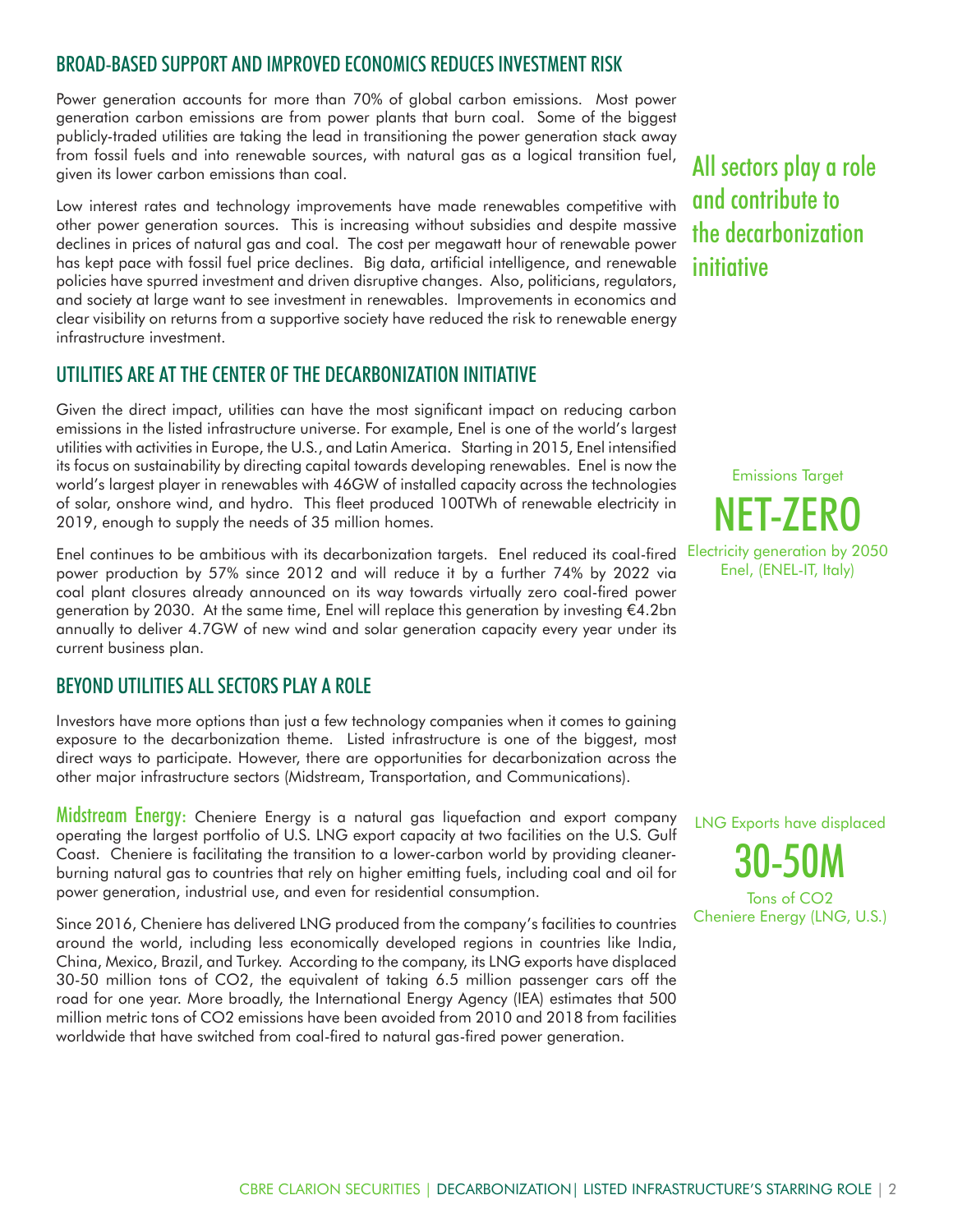## BEYOND UTILITIES ALL SECTORS PLAY A ROLE

Communications: Equinix is a premier global data center company that operates a leading global platform of more than 200 data centers across 25 countries serving approximately 10,000 customers. These data centers represent some of the most critical nodes in the movement of data across the globe. However, servicing the data needs of their clients requires significant energy consumption as increasingly power-hungry equipment owned by their customers requires continuous operation.

In 2015, Equinix announced a goal of sourcing 100% renewable energy to power its data centers. By the end of 2018, the company had increased renewable energy to 92% of its power demand. Equinix offset nearly 1.7 million metric tons of carbon in 2018 alone equivalent to more than 1.8 million pounds of burned coal.

Transportation: Transurban operates toll roads in Australia and the U.S., upon which their customers traveled around 6 billion kilometers each year. In 2019, the company changed its Sustainability Strategy to better align with the Sustainable Development Goals. As a result, the company was recognized by several leading organizations (FTSE4Good member, DJ Sustainability Index member, MSCI AAA ESG rating, and GRESB ranking).

Transurban has taken steps to manage their energy use and impact on the environment. The company set targets to reduce energy consumption by 10% from 2013 to 2023 and cut their carbon emissions by 50% from 2016 to 2030. Investments in their assets include alternative ventilation in tunnels, which reduces carbon emissions as it reduces the need for fans that operate. Transurban is early in its efforts to reduce emissions, but there is a significant opportunity to impact its Sustainable Development Goals relatively quickly to the benefit of its owners.

#### ALIGNING ECONOMIC INTERESTS WITH CLIMATE ACTION

For investors, an allocation to listed infrastructure provides exposure to a long-term investment theme combining a positive environmental impact with attractive total return potential.

Decarbonization is but one of several attractive secular themes that will drive opportunities for investment in infrastructure assets. Companies across all sectors can play a critical role in transforming both existing and new assets to have a positive impact on climate change. The broad-based support for decarbonization initiatives combined with technology improvements and capital cost declines reduces investment risk and supports the predictability of returns

Renewable Energy **Utilization** 

92% Increase from 29% in 2014

Equinix (EQIX, U.S.)

Reduction Target

52% 2015 to 2030 Transurban (TCL, Australia)